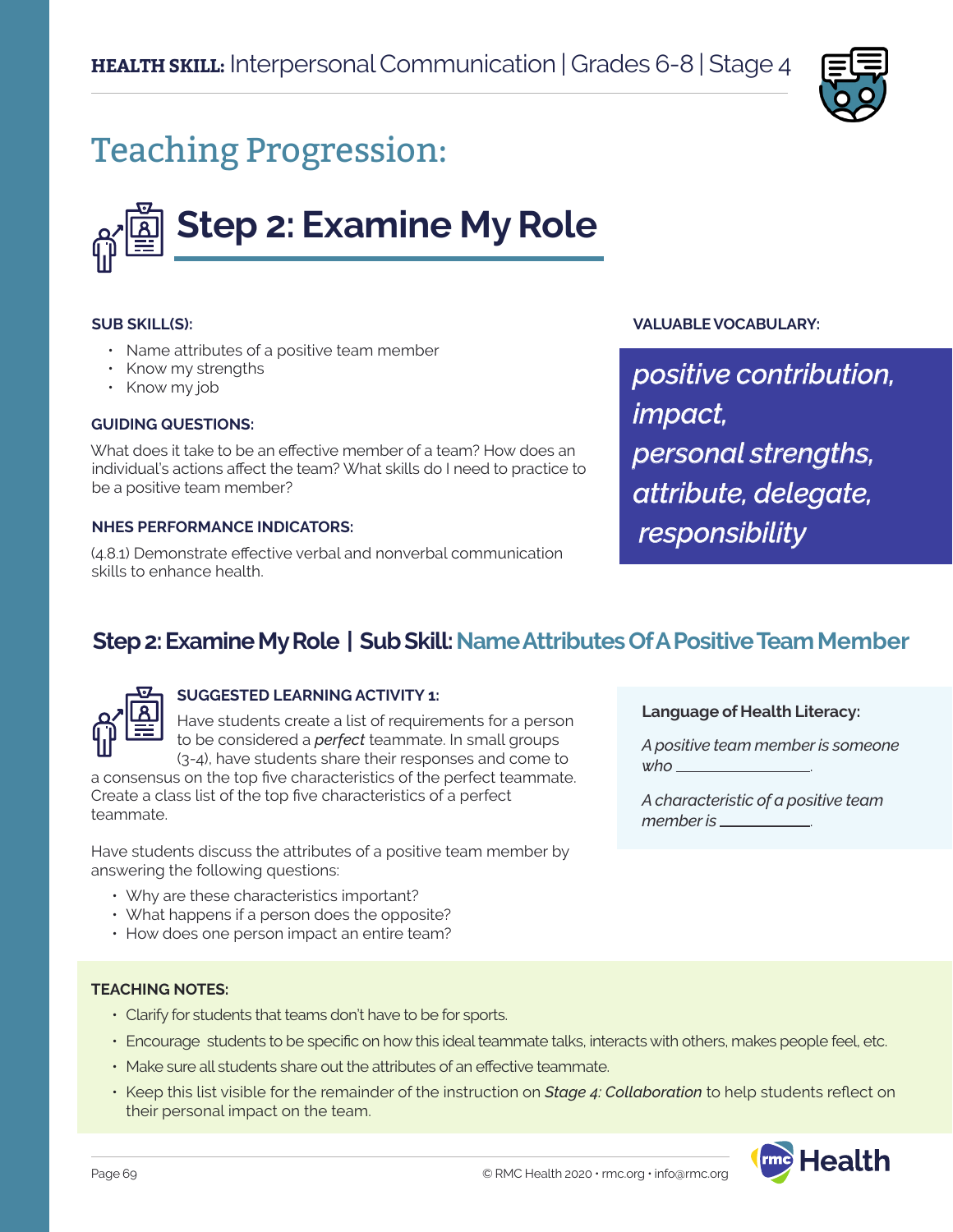

# Teaching Progression: **Step 2 | Examine My Role (Cont.)**

### **SUGGESTED LEARNING ACTIVITY 2:**

Share a time when you felt like you were a good teammate. Allow students to reflect on a time that they felt like a good teammate. Encourage students to think of specific actions they took and how they knew they were a good teammate. Have students talk in pairs. Give each partner one minute

to share their story and share a positive experience they had as a member of a team.

#### **TEACHING NOTES:**

- Remind students that they should practice active listening strategies from *Stage 1: Communication Techniques.*
- If necessary and if time allows, review these listening strategies with students.

# **Step 2: Examine My Role | Sub Skill: Know My Strengths**



### **SUGGESTED LEARNING ACTIVITY 1:**

Explain to students that they will start to analyze their personal role on a team and the impact that they have on a team. Tell students that all team members contribute to

the success or failure of a team, and that each person needs to clearly understand their role and impact on the team.

#### Explain to students that people often find it difficult to know how to best contribute to a team. Tell students that each member of the team is bringing unique qualities, experiences, and skills to the team, making teams stronger and more effective.

Ask students to create a visual demonstrating their top five strengths. Students can think about their strengths by completing a strength sort or completing a strengths personal survey. On the back of the poster, have students explain how their strength supports a team. Have students share their strengths visual with peers by posting the images around the room and allowing students to walk around to read each poster.

### **TEACHING NOTES:**

- See the *Resource Bank* below for an example of a student survey for identifying individual strengths.
- Use student visuals as classroom decorations.
- Model and provide the *Language of Health Literacy* to support students when sharing their personal strengths.





*My personal strengths are*\_ *These strengths will support my team by* .